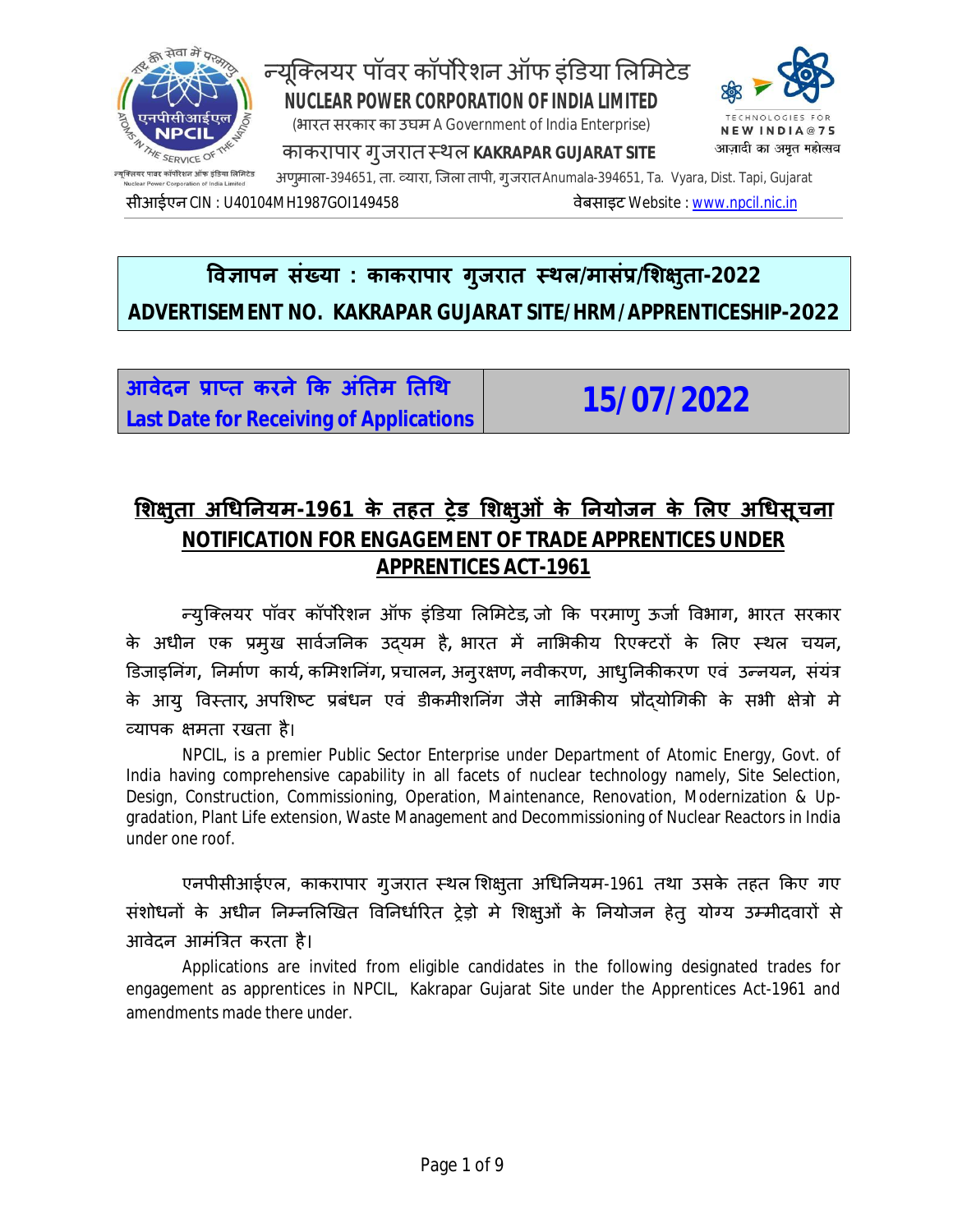## **शै¢ͨणक अहता[ Educational Qualifications:**

| विनिर्धारित ट्रेड          | सीटो की     | प्रशिक्षण अवधि         | अहर्ता                                              |  |
|----------------------------|-------------|------------------------|-----------------------------------------------------|--|
| <b>Designated Trades</b>   | संख्या      | Duration of            | Qualification                                       |  |
|                            | No of Seats | Training               |                                                     |  |
| इलेक्ट्रियन                | 47          |                        | इलेक्ट्रिशयन ट्रेड मे आईटीआई                        |  |
| Electrician                |             |                        | ITI in Electrician Trade                            |  |
| फिटर                       | 47          |                        | फिटर ट्रेड मे आईटीआई                                |  |
| Fitter                     |             |                        | <b>ITI in Fitter Trade</b>                          |  |
| इन्स्ड्रमेंट मेकेनिक       | 18          |                        | इन्स्ड्रुमेंट मेकेनिक ट्रेड मे आईटीआई               |  |
| <b>Instrument Mechanic</b> |             |                        | ITI in Instrument Mechanic Trade                    |  |
| इलेक्ट्रोनिक मेकेनिक       | 18          |                        | इलेक्ट्रोनिक मेकेनिक ट्रेड मे आईटीआई                |  |
| <b>Electronic Mechanic</b> |             |                        | ITI in Electronic Mechanic Trade                    |  |
| पीएसएए/सीओपीए              | 10          |                        | PSAA/COPA ट्रेड मे आईटीआई                           |  |
| PSAA/COPA                  |             | एक वर्ष<br>One Year    | <b>ITI in PSAA/COPA Trade</b>                       |  |
| वेल्डर Welder              | 10          |                        | वेल्डर ट्रेड मे आईटीआई                              |  |
|                            |             |                        | <b>ITI in Welder Trade</b>                          |  |
| टर्नर                      | 10          |                        | टर्नर ट्रेड मे आईटीआई                               |  |
| Turner                     |             |                        | <b>ITI in Turner Trade</b>                          |  |
| मशीनिस्ट Machinist         | 08          |                        | मशीनिस्ट ट्रेड मे आईटीआई                            |  |
|                            |             |                        | <b>ITI in Machinist Trade</b>                       |  |
| रेफ्रिजरेशन & एयर-         |             |                        | रेफ्रिजरेशन & एयर-कंडिशनिंग मेकेनिक                 |  |
| कंडिशनिंग मेकेनिक          |             |                        |                                                     |  |
| Refrigeration & Air-       | 09          |                        | ट्रेड में आईटीआई                                    |  |
| Conditioning               |             |                        | ITI in Refrigeration & Air-Conditioning<br>Mechanic |  |
| Mechanic                   |             |                        |                                                     |  |
|                            | 177         |                        | अआUR-72,अपिव(एनसीएल)OBC(NCL)-48,अजाSC-12,           |  |
| कुल Total                  |             | अजनजातिST-27,आकवEWS-18 |                                                     |  |

## **योÊयता ELIGIBILITY :**

- 1. **15/07/2022** तक सामान्य श्रेणी के उम्मीदवारों के लिए आवेदक की न्यूनतम आयु 14 वर्ष से कम एवं अधिकतम आयु 24 वर्ष से अधिक नहीं होनी चाहिए। अनुसुचित जाति/अनुसुचित जनजाति के लिए 5 वर्ष तक आयु छुट, अन्य पिछड़ा वर्ग(एनसीएल) के लिए 3 वर्ष तक आयु छुट एवं दिव्यांग अभ्यर्थी के लिए 10 वर्ष तक आयु छुट भारत सरकार के निदेशानुसार दी जाएगी। The Minimum age of the applicant should not be below 14 years and Maximum age limit is 24 years for General Candidates as on **15/07/2022**. Age relaxation upto 5 years for SC/ST, 3 years for OBC(NCL), 10 years for PWD candidate would be given as per the Govt. of India directives.
- 2. पूर्व प्रशिक्षण छोड़ देने वाले शिक्षु उम्मीदवार आवेदन के लिए पात्र नहीं है। The absconded apprentice candidates from previous training are not eligible to apply.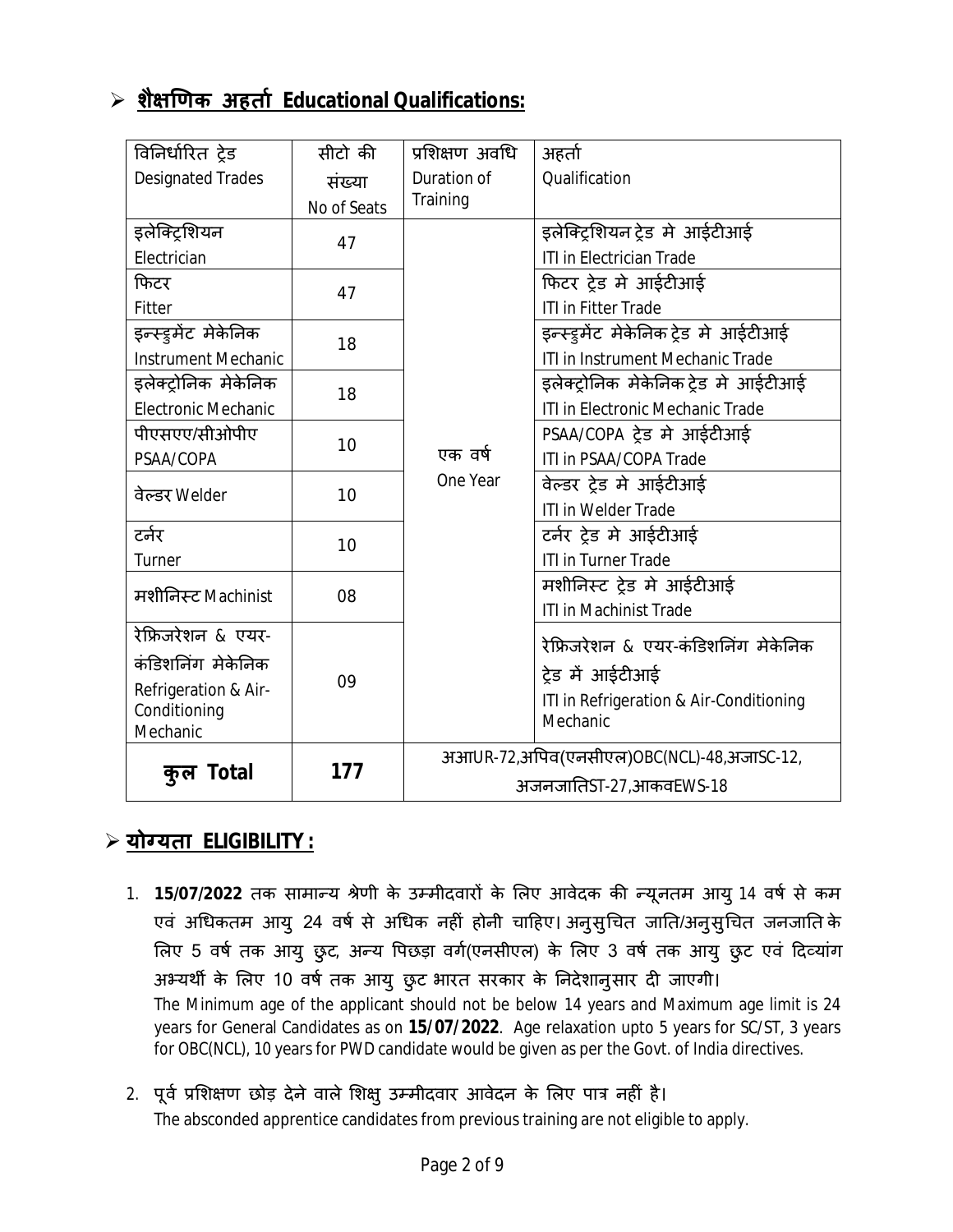3. उपर्युक्त विनिर्धारित अर्हता किसी मान्यताप्राप्त संस्थान से पूर्णकालिक नियमित पाठ्यक्रम होना चाहिए।

The qualification prescribed above shall be from a recognised institute as full time regular course.

4. उम्मीदवार के पास शिक्षुता विनियम 1992 के तहत विनिर्धारित वांछित शारीरिक मानदंड (अर्थात ऊंचाई-137 सेमी., वजन-25.4 किग्रा. एवं छाती आकार का विचार किए बिना छाती का फुलना 3.8 सेमीं से कम ना हो) होना चाǑहए।

He/She should possess the required physical standard (i.e. Height-137 Cm, Weight -25.4 kg and Chest expansion should not be less than 3.8 centimetres irrespective of size of chest) as prescribed under the Apprenticeship Rules 1992.

5. उम्मीदवार शिक्षुता अधिनियम-1961/1973 समय-समय पर यथासंशोधित अनुसार पूर्व मे शिक्षुता नहीं किया हुआ होना चाहिए या किसी केंद्रीयराज्य सरकार अथवा सार्वजनिक क्षेत्र के उपक्रम या किसी अन्य निजी संगठन में शिक्ष्ता प्रशिक्षण नहीं ले रहा हो।

The candidates should NOT have undergone Apprenticeship earlier or pursuing Apprenticeship Training in any Central/State Government of Public Sector Undertaking or any private organisation as per the Apprentices Act-1961/1973 as amended from time to time.

## **वृि×तका STIPEND:**

शिक्षुता अधिनियम-1961 एवं इस संदर्भ में समय-समय पर जारी संशोधन के अनुसार शिक्षुओं को वृत्तिका का भुगतान किया जाएगा। वर्तमान में वृत्तिका का दर निम्नानुसार है।

The apprentices will be paid stipend as per the Apprentices Act-1961 and amendments issued in this regard from time to time. At present the rate of stipend will be as under.

| TRADF                                                                                                                             | <b>AMOUNT</b>                                     |  |  |  |
|-----------------------------------------------------------------------------------------------------------------------------------|---------------------------------------------------|--|--|--|
| फिटर, टर्नर, मशीनिस्ट, इलेक्ट्रिशियन, इन्स्ड्रमेंट                                                                                | े8,855/- (₹ आठ हजार आठ सौ पचपन मात्र              |  |  |  |
| मेकेनिक, इलेक्ट्रोनिक मेकेनिक, रेफ्रिजरेशन &                                                                                      | Rupees Eight Thousand Eight Hundred and Fifty     |  |  |  |
| एयर-कंडिशनिंग मेकेनिक                                                                                                             | Five Only)                                        |  |  |  |
| Fitter, Turner, Machinist, Electrician, Instrument<br>Mechanic, Electronic Mechanic, Refrigeration &<br>Air-Conditioning Mechanic |                                                   |  |  |  |
| पीएसएए/सीओपीए, वेल्डर Programming & Systems                                                                                       | $\dot{z}$ 7,700/- (₹ सात हजार सात सौ मात्र Rupees |  |  |  |
| Administration Assistant/Computer Operator and<br>Programming Assistant, Welder                                                   | Seven Thousand and Seven Hundred Only)            |  |  |  |

#### **आर¢ण RESERVATION :**

शिक्षुओं के नियोजन के लिए अनुसुचित जाति/अनुसुचित जनजाति/अन्य पिछड़ा वर्ग/दिव्यांग/आकव श्रेणी के उम्मीदवारों के लिए प्रयोज्य भारत सरकार के आदेश का पालन किया जाएगा। Government of India orders on reservation for SC/ST/OBC/PWD/EWS as applicable for engagement of Apprentices shall be followed.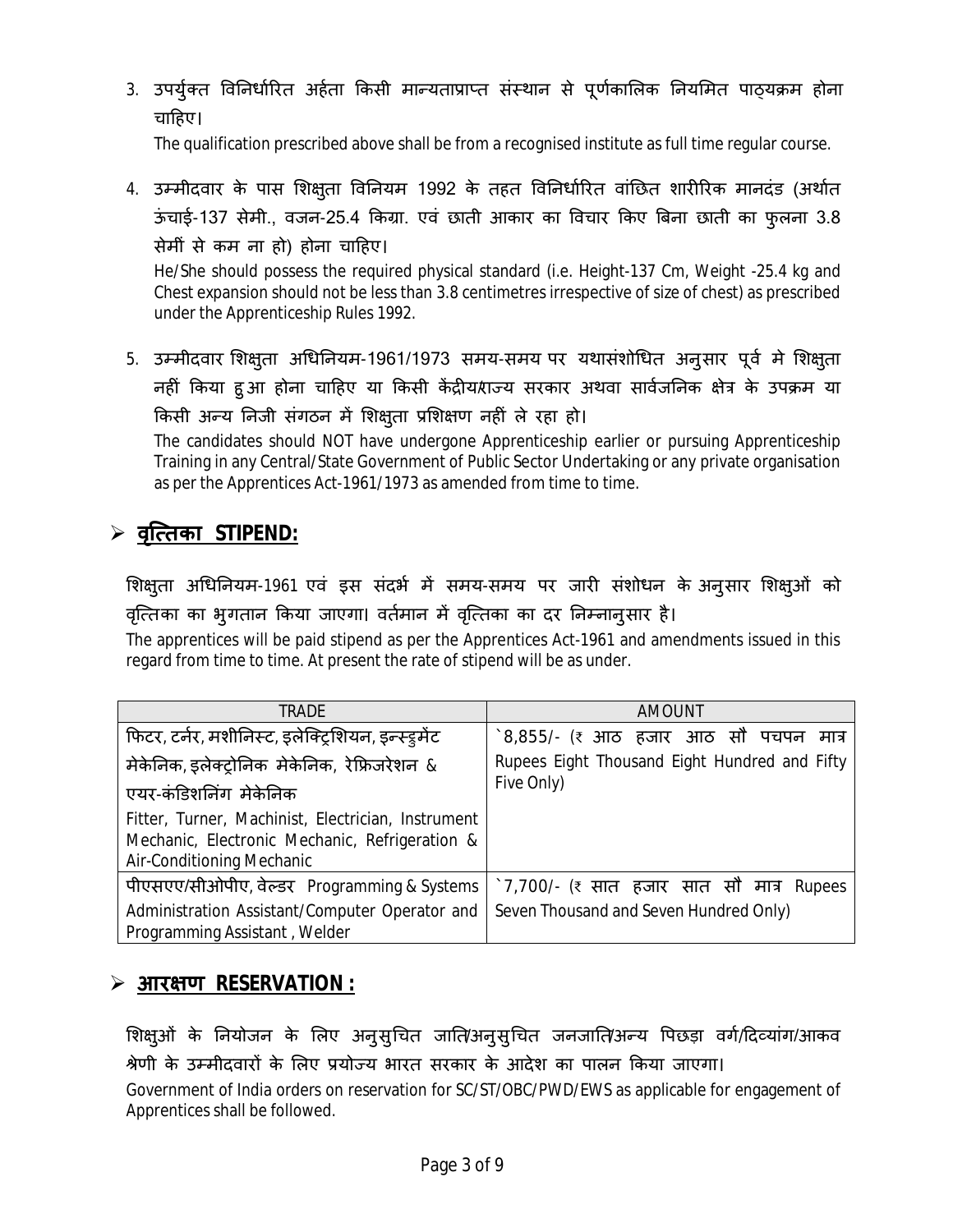### **चयन SELECTION :**

- 1. उम्मीदवारों को उनके दवारा आईटीआई स्टैंडर्ड/ पाठ्यक्रम में प्राप्तांकों के आधार पर प्रशिक्षण के लिए शॉर्ट लिस्ट किया जाएगा The candidates will be short listed for training on the basis of marks obtained in their ITI standard/course.
- 2. चयनित उम्मीदवारों को प्रशिक्षण के लिए रिपोर्ट करते समय जिला पुलिस प्राधिकारी से एक पुलिस सत्यापन प्रमाणपत्र एवं संबंधित संस्थान से चरित्र/आचरण प्रमाणपत्र प्रस्तुत करना होगा। The selected candidate has to produce a Police Verification Certificate from the District Police Authority and a Character/Conduct certificate from the concerned institution at the time of reporting for training.

## **अÛय सामाÛय शतȶ Other General Conditions :**

- 1. शिक्षुता प्रशिक्षण की अवधि केवल <mark>एक वर्ष</mark> की होगी। The period of Apprenticeship Training will be for **One Year** only.
- 2. चयनित शिक्षुओं को किसी भी प्रकार का परिवहन/होस्टेल सुविधा या अन्य किसी प्रकार का आवासीय घर इत्यादि उपलब्ध नहीं कराया जाएगा। No transport/hostel facility or any other form of residential accommodation shall be provided to the selected apprentices.
- 3. चयनित शिक्ष्3ों का नियोजन कॉर्पोरेशन की आवश्यकतान्9शार चिकित्सकीय रूप से फिट घोषित किए जाने पर निर्भर है। ऐसे सभी नियोजन भी कार्पोरेशन के संबंधित नियमो/नीतियो/दिशानिर्देशों पर निर्भर होगे।

Engagement of selected apprentices is subject to his/her being declared medically fit as per the requirement of the Corporation. All such engagement will also be subject to all relevant Rules/policies/guidelines of the Corporation.

4. शिक्षुओं का नियोजन शिक्षुता अधिनियम-1961 के प्रावधानों के अनुसार है अतः यह एनपीसीआईएल के लिए बाध्यकारी नहीं होगा कि वे किसी शिक्षु को उसके शिक्षुता प्रशिक्षण पूरा करने के बाद किसी प्रकार का रोजगार दे और न ही ये शिक्षु के लिए बाध्यकारी होगा कि वे एनपीसीआईएल के तहत किसी रोजगार को स्वीकार करे।

**The engagement of apprentice is as per the provisions of Apprentices Act-1961 and therefore it shall not be obligatory on the part of NPCIL to offer any employment to any apprentice who has completed the period of his apprenticeship training nor shall it be obligatory on the part of the apprentices to accept an employment under NPCIL.**

5. प्रबंधन किसी विशेष ट्रेड अथवा यहाँ तक की शिक्षु की समस्त नियोजन प्रक्रिया को भी बिना कोई कारण बताए चाहे जब भी निरस्त या छंटनी करने का अधिकार सुरक्षित रखता है।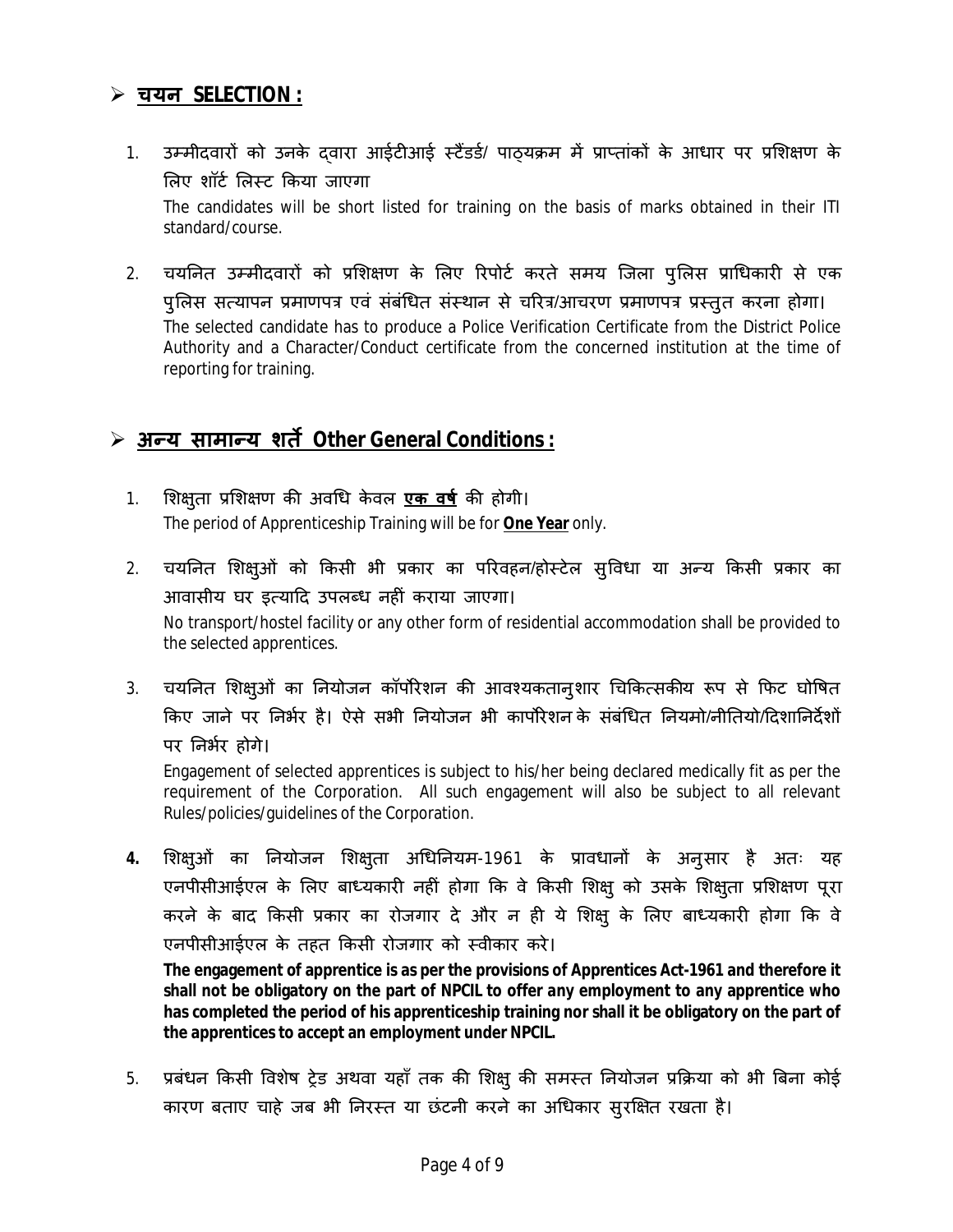Management reserves the right to cancel or alter the no. of seats of particular trade or even the entire process of engagement of apprentice without assigning any reason what so ever.

6. किसी विनिर्धारित ट्रेड मे शिक्षुता प्रशिक्षण के लिए विनियोजित किए गए व्यक्ति को शिक्षुता अधिनियम-1961 एवं शिक्षुता नियमावली-1992 के प्रावधानों के अनुसार एनपीसीआईएल के साथ शिक्षुता संविदा स्वीकार करना होगा। शिक्षुता प्रशिक्षण की अवधि सामाप्त होने पर शिक्षुता संविदा भी समाप्त हो जाएगी। शिक्षुता की समयपूर्व या विस्तारित संविदा को शिक्षुता अधिनियम-1961 एवं शिक्षुता नियमावली-1992 के प्रावधानों के अनुरूप निपटाया जाएगा।

Any person engaged to undergo apprenticeship training in a designated trade shall enter in to contract of apprenticeship with NPCIL as per the Apprentices Act-1961 and Apprenticeship rules-1992. The contract of apprenticeship shall terminate on the expiry of the period of apprenticeship training. Any premature or extension of contract of apprenticeship shall be dealt as per the provisions of the apprentices Act-1961 and Apprenticeship rules-1992.

7. संयंत्र स्थल के आस-पास के गाँवो के आवेदकों को प्राथमिकता प्रदान की जाएगी। यदि दिए गए सभी ट्रेड आस-पास के गाँवों के आवेदकों दवारा नहीं भरे गए, तब चयन के लिए वरीयता सूची आस-पास के गाँवों के बाहर वाले आवेदकों दवारा विशेष ट्रेड में आइटीआई में प्राप्तांकों के आधार पर तैयार की जाएगी।

Preference will be given to the applicants belonging to neighbouring villages around the Plant Site. In case, all the given trades are not filled/met by the applicants belonging to neighbouring villages, merit list will be prepared based on the marks obtained in that particular trade in ITI for selection from other applicants who do not belong to the neighbouring villages.

8. ट्रेड शिक्ष् के लिए योग्य उम्मीदवार अपने आप को वेब पोर्टल <u>www.apprenticeshipindia.org</u> के माध्यम से RDAT (रिजनल डाइरेक्टरेट फॉर अप्रेंटिसशिप ट्रेनिंग) पर पंजीकृत या एनरोल कर लें एवं उक्त पंजीकरण संख्या अपने आवेदन प्रपत्र पर दर्शाएँ तथा इसकी प्रति आवेदन के साथ संलग्न करें।

The eligible candidates for Trade Apprentice shall register/enroll themselves on RDAT (Regional Directorate for Apprenticeship Training) through web-portal www.apprenticeshipindia.org and the registration number should be mentioned in the Application form and a copy of this registration should be attached with application form.

## **आवेदन कै से करे How to Apply :**

1. विनिर्धारित योग्यता मानदंडो को पूरा करने वाले उम्मीदवार अनुलग्नक-1 मे संलग्न एवं एनपीसीआईएल की वेबसाईट www.npcil.nic.in/HR Management/Opportunities से आवेदन प्रपत्र को डाउनलोड कर लें। आवेदन करने से पूर्व उम्मीदवार शिक्षुता प्रशिक्षण के लिए अपनी योग्यता सुनिश्चित कर ले।

The candidates meeting the prescribed eligibility criteria may download the application form enclosed as Annexure-1 from the NPCIL website www.npcil.nic.in/HR Management/Opportunities. Before applying the candidate should ensure his/her eligibility for apprentice training.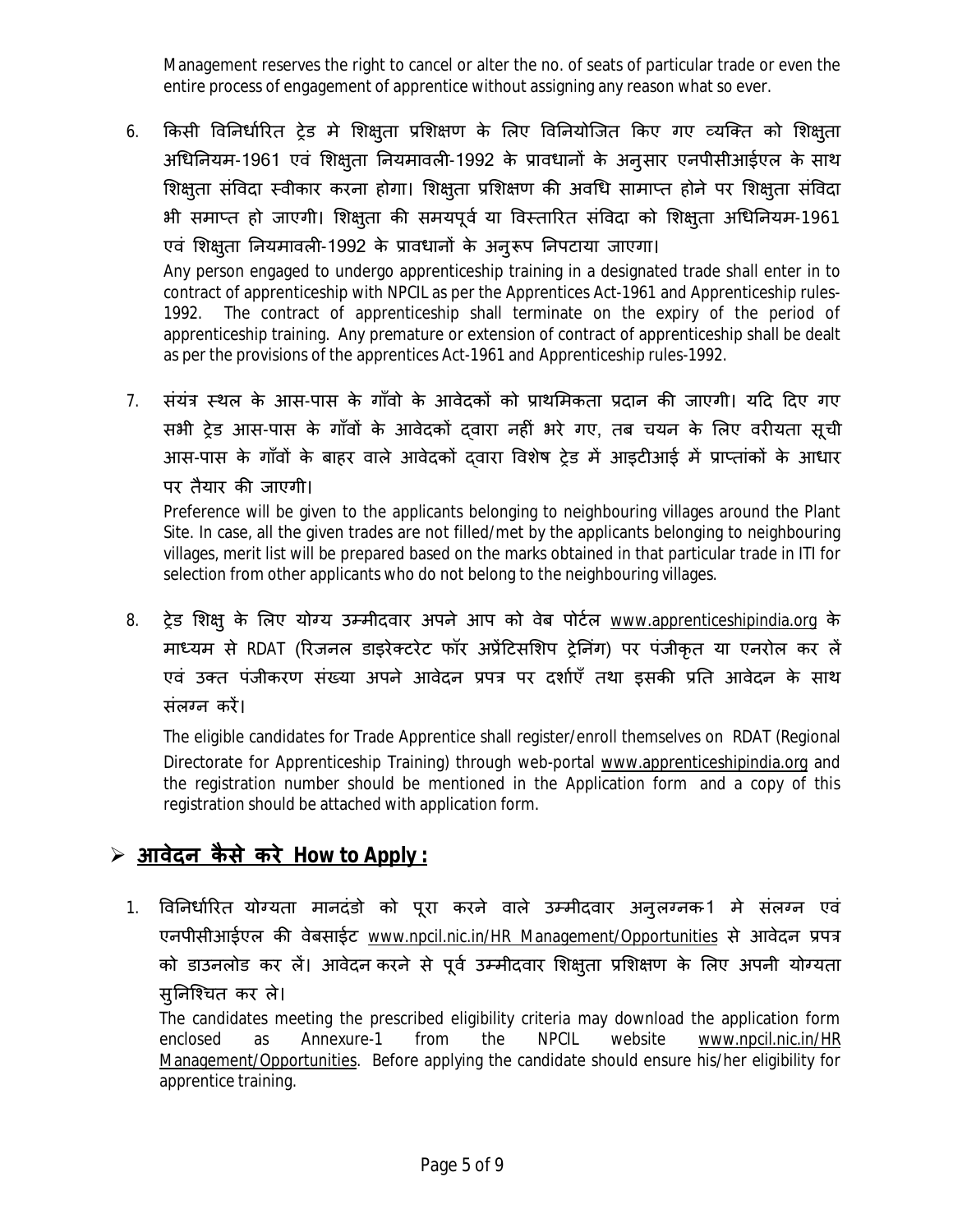2. विधिवत भरा हुआ आवेदनप्रपत्र जिस पर विनिर्धारित स्थान पर आपका पासपोर्ट आकार का फोटो चिपका हो, आवेदन प्रपत्र पर दर्शाये सभी समर्थित दस्तावेजों की स्वसत्यापित छायाप्रति के साथ निम्नलिखित पते पर डाक दवारा भेज दे।

The duly filled in application form affixing your passport size photograph on the space provided along with self attested copies of all supported documents mentioned on application form may be sent by post on the following address.

> **उप-Ĥबंधक(मासंĤ) Deputy Manager(HRM) Ûयू िÈलयर पॉवर कॉपȾरेशन ऑफ इंͫडया ͧलͧमटेड NUCLEAR POWER CORPORATION OF INDIA LIMITED काकरापार गुजरात èथलKAKRAPAR GUJARAT SITE अणुमाला-394651, ता. åयारा, िजला तापी, गुजरात Anumala-394651, Ta. Vyara, Dist. Tapi, Gujarat**

3. अपूर्ण/त्रुटिपूर्ण आवेदन अथवा बिना समुचित अनुलग्नको युक्त आवेदनो को सरसरी तौर पर बिना किसी सूचना के निरस्त कर दिया जाएगा।

Incomplete/erroneous application or applications without proper enclosures will be summarily rejected without any communication.

4. आवेदन हम तक अंतिम तिथि अर्थात 15/07/2022 को या उससे पूर्व पहुँच जाने चाहिए। किसी भी कारण से अंतिम तिथि के बाद प्राप्त आवेदनो पर विचार नहीं किया जाएगा।

The applications should reach us on or before the last date i.e **15/07/2022.** Application received after the last date for any reason will not be considered.

**"NPCIL strives to have a workforce which reflects gender balance and women candidates are encouraged to apply"**

\*\*\*\*\*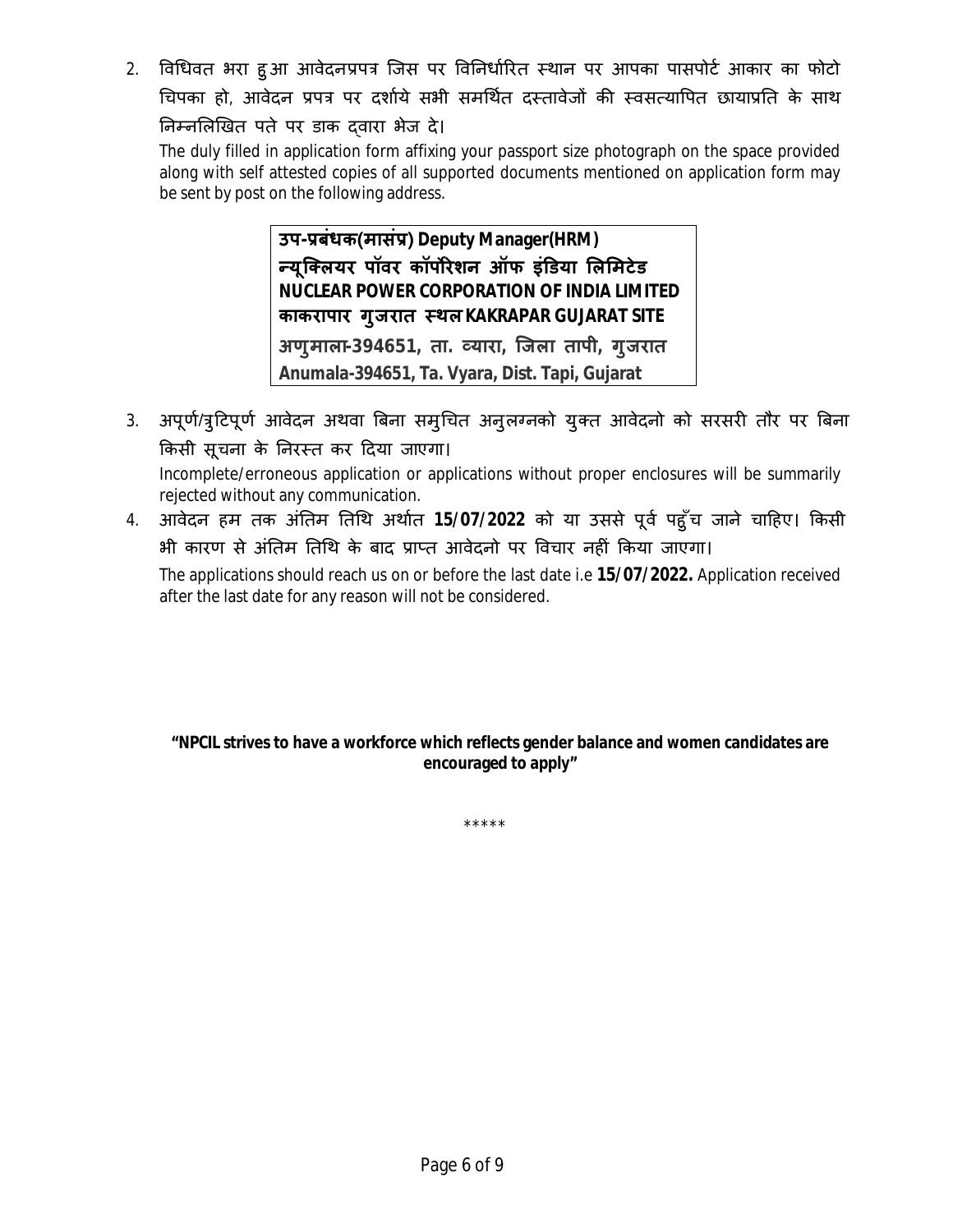

# APPLICATION FORM FOR APPRENTICESHIP TRAINING UNDER THE APPRENTICES ACT 1961

|    |                                                                 |                                                                                                                                                                                         | पासपोर्ट आकार<br>का फोटो<br>चिपकाएं<br>Affix your<br>Passport<br>Size Photo |
|----|-----------------------------------------------------------------|-----------------------------------------------------------------------------------------------------------------------------------------------------------------------------------------|-----------------------------------------------------------------------------|
|    | 1. उम्मीदवार का नाम<br>Name of the Candidate [in Block Letters] |                                                                                                                                                                                         |                                                                             |
| 2. | पिता/पति का नाम<br>Father's/Husband's Name[in Block Letters]    |                                                                                                                                                                                         |                                                                             |
|    | 3. जन्मतिथि Date of Birth [dd/mm/yyyy]                          | $\frac{1}{2}$ . $\frac{1}{2}$ . $\frac{1}{2}$ . $\frac{1}{2}$ . $\frac{1}{2}$ . $\frac{1}{2}$ . $\frac{1}{2}$                                                                           |                                                                             |
|    | 4. राष्ट्रीयता Nationality                                      |                                                                                                                                                                                         |                                                                             |
|    | 5. धर्म Religion                                                |                                                                                                                                                                                         |                                                                             |
| 6. | श्रेणी Category<br>[सामान्यGEN/आकवEWS/अजाSC/अजST/अपिवOBC] :     |                                                                                                                                                                                         |                                                                             |
|    | 7. क्या शारीरिक रुप से दिव्यांग हैं                             |                                                                                                                                                                                         |                                                                             |
|    | Whether Physically Handicapped                                  | : हाँ Yes/नहीं No (यदि हाँ तो अक्षमता की श्रेणी दर्शाएं<br>ओएच/एचएच/वीएच, अक्षमता की प्रतिशतता lf yes please<br>mention Category of Disability OH/HH/VH, Percentage of<br>Disability %) |                                                                             |
|    | 8. वैवाहिक स्थिति Marital Status                                | : एकल Single/विवाहित Married                                                                                                                                                            |                                                                             |
| 9. | आधार संख्या AADHAR No.                                          | ______________                                                                                                                                                                          |                                                                             |
|    | 10. शिक्षु पंजीकरण संख्या(अनिवार्य)                             |                                                                                                                                                                                         |                                                                             |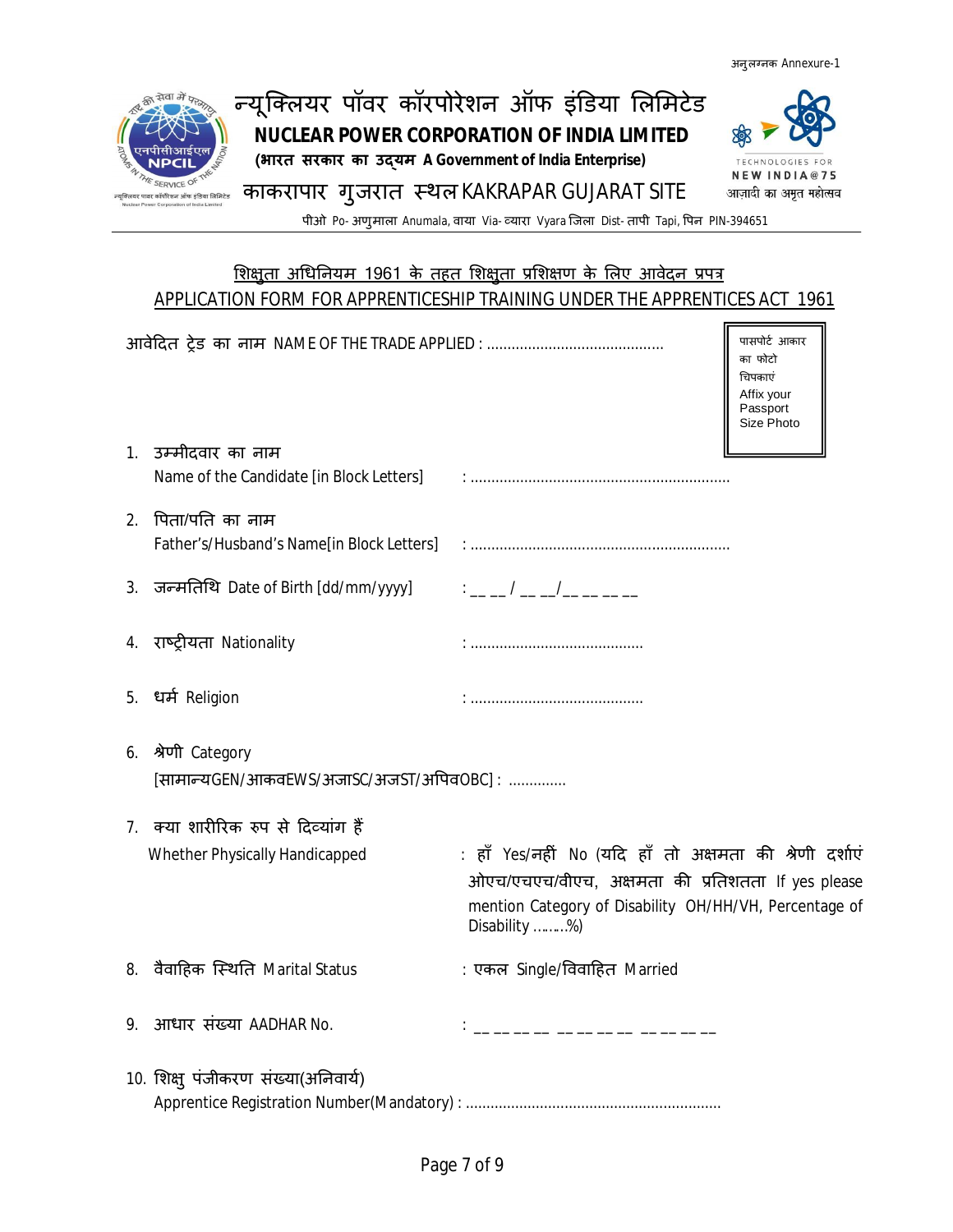| 11. | अभ्यर्थी का पत्राचार के लिए पूर्ण पता<br>Complete Address of candidate for Correspondence | <u>अभ्यर्थी का पूर्ण स्थायी पता</u><br><b>Complete Permanent Address of candidate</b> |
|-----|-------------------------------------------------------------------------------------------|---------------------------------------------------------------------------------------|
|     |                                                                                           |                                                                                       |
|     |                                                                                           |                                                                                       |
|     |                                                                                           |                                                                                       |

12. संपर्क मोबाइल सं Contact Mobile No.  $\cdot$  : \_ \_ \_ \_ \_ \_ \_ \_ \_ \_ \_

13. ई-मेल आईडी(अǓनवाय[) Email id (Mandatory) : .................................................................................

- 14. ऊंचाई Height : ................ (सेमीं में in Cm), वजन Weight : ................(किग्रा में in KG)
- 15. शैक्षणिक योग्यता Educational Qualifications (एसएससी/10वीं से लेकर आगे तक और वेल्डर ट्रेड के लिए 8वीं से लेकर आगे तक SSC/10th onwards and 8th onwards for welder trade) :

| उत्तीर्ण परीक्षा | संस्थान/महाविदयालय का | उत्तीर्ण होने | प्राप्तांक   | कुल अंक      | अंको का      |
|------------------|-----------------------|---------------|--------------|--------------|--------------|
| Examination      | नाम                   | का वर्ष       | <b>Marks</b> | Full         | प्रतिशत      |
| Passed           | Name of the           | Year of       | Obtained     | <b>Marks</b> | Percentage   |
|                  | Institute/College     | Passing       |              |              | (%) of Marks |
|                  |                       |               |              |              |              |
|                  |                       |               |              |              |              |
|                  |                       |               |              |              |              |
|                  |                       |               |              |              |              |
|                  |                       |               |              |              |              |
|                  |                       |               |              |              |              |
|                  |                       |               |              |              |              |

16. क्या आपने पूर्व में शिक्षुता प्रशिक्षण प्राप्त किया है Whether Apprenticeship Training undertaken earlier : हाँ अथवा ना, यदि हाँ तो कृप्या विवरण दे Yes or No, If Yes please give details.

| क्रम सं  उपक्रम का नाम & पूर्ण पता               | ਟ੍ਰੇਤ | प्रशिक्षण की अवधि  |
|--------------------------------------------------|-------|--------------------|
| Sr No.   Name of Organization & complete address | Trade | Period of Training |
|                                                  |       |                    |
|                                                  |       |                    |